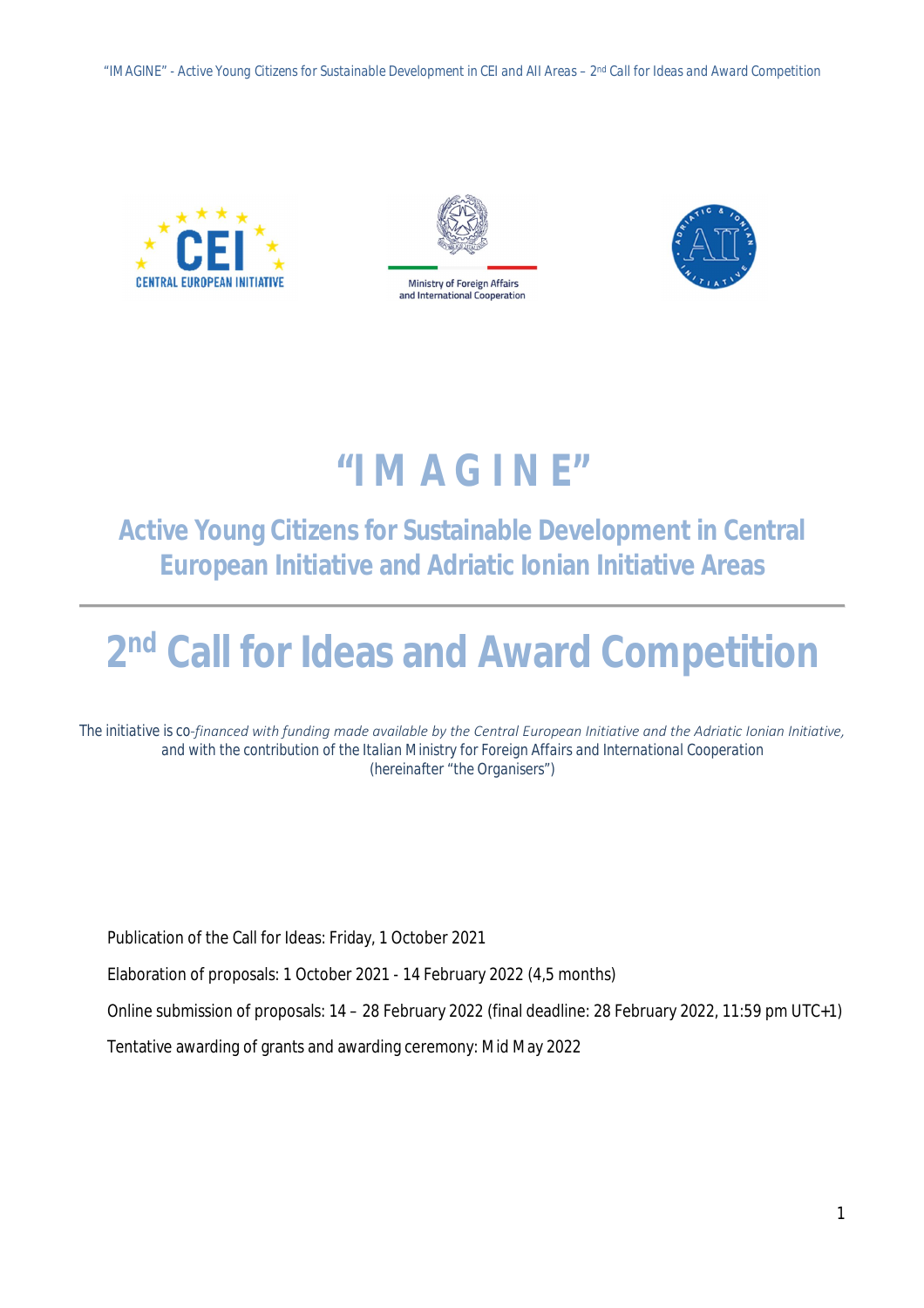### PART A: ABOUT THE INITIATIVE

#### 1. THE INITIATIVE

This initiative "*IMAGINE"* - **Active Young Citizens for Sustainable Development in CEI and AII Areas** is designed to stimulate the engagement of youth in the framework of the United Nations Agenda 2030 for Sustainable Development.

It is promoted by the **Central European Initiative (CEI)** and the **Adriatic and Ionian Initiative (AII)**, which are intergovernmental forums for regional cooperation, committed to sustainable development. The CEI Member States are Albania, Belarus, Bosnia and Herzegovina, Bulgaria, Croatia, Czech Republic, Hungary, Italy, Moldova, Montenegro, North Macedonia, Poland, Romania, Serbia, Slovakia, Slovenia, and Ukraine. The AII Member States are Albania, Bosnia and Herzegovina, Croatia, Greece, Italy, Montenegro, North Macedonia, Republic of San Marino, Serbia, Slovenia.

#### 2. OBJECTIVES

The objective of the initiative is to raise awareness of the CEI and AII countries' high school students on the UN Agenda 2030 (UNA2030) and its 17 Sustainable Development Goals (SDGs) through a learning process and the participation in a Call for Ideas and Award Competition (hereinafter "Call"). In particular, the initiative aims at:

- 1. Encouraging the understanding of the principles and structure of UNA2030 and its 17 SDGs;
- 2. Advocating the role of young and active citizens, as key actors for the achievement of SDGs in CEI and AII areas;
- 3. Stimulating the elaboration of community-based ideas promoting the SDGs through participation in the Call.

The Call is thus designed for stimulating high schools in getting acquainted with the **UNA2030** and reflecting on the **contribution that they could provide to its implementation at local level**.

The Call is aimed at receiving ideas falling into one or more of the three UNA2030 dimensions: social sustainability, economic sustainability and environmental sustainability.

#### 3. ELIGIBLE APPLICANTS

Public and private **high schools (secondary education institutions)** based and registered in CEI and AII Member States: Albania, Belarus, Bosnia and Herzegovina, Bulgaria, Croatia, Czech Republic, Greece, Hungary, Italy, Moldova, Montenegro, North Macedonia, Poland, Republic of San Marino, Romania, Serbia, Slovakia, Slovenia, and Ukraine. (Students' age: 14-19 years).

#### 4. AWARDS

Three best ranked schools will be awarded with €20.000 each, for study visits to the UN Headquarters in New York or to UN Agencies in Europe. Namely, the idea of these awards is to encourage high school students to have a better knowledge and understanding of the most important International Organisations such as the United Nations that in fact launched the Agenda 2030. Therefore, study visits to the UN would add value to this initiative and to the work done by the students for the purpose of this Call.

Alternatively, in agreement with the Organisers, the awards might be used to support the implementation of the awarded ideas or for some other initiatives that are directly linked to the Agenda 2030 (more information available in Terms of Reference).

#### 5. CONTACT AND SUPPORT

For any questions, please write in English to applications@cei.int no later than seven (7) days before the submission deadline. Relevant questions received and related answers will be published on https://application.cei.int/. In the interest of equal treatment for applicants, the CEI does not provide any support and/or assistance for the creation of the project partnership. Any requests for clarifications regarding discarded project proposals are to be addressed to applications@cei.int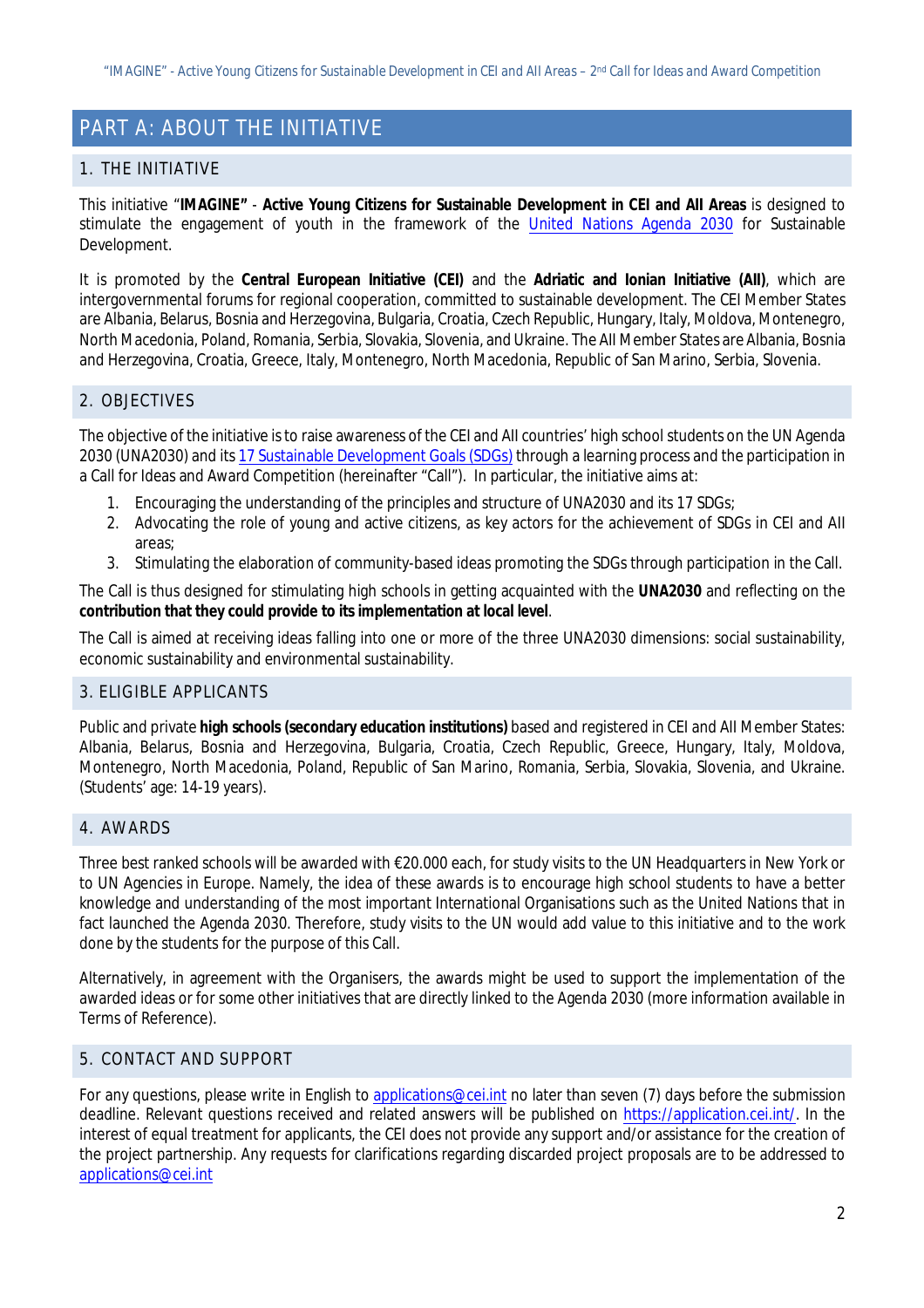### PART B: HOW TO APPLY

#### 1. APPLICATION PACKAGE

The CEI Application Package is composed of:

- **CONLINE Application Form**
- Annex  $1$  Estimated cost for idea implementation (if applicable)
- Annex 2 Applicant's signature

The Application package shall be completed in accordance with the instructions provided in this *Call for Ideas* and in the *Application Form Guidelines*. The applicant is requested to complete the documents as carefully and as clearly as possible. Please note that:

- $\pm$  The assessment of the proposed idea will be based exclusively on the Application Form and Annexes submitted
- $\frac{1}{2}$  The Application Form and Annexes must be completed in English
- $\bigstar$  Incomplete Applications and Annexes will be rejected
- $\frac{1}{2}$  Under this Call, applicants can submit one proposal only
- $\frac{1}{2}$  Handwritten Annexes will be rejected.

#### 2. SUBMISSION

Proposals must be submitted electronically using the CEI Electronic Submission System accessible at https://application.cei.int. Access to the CEI Electronic Submission System is subject to registration as a CEI user at https://application.cei.int/wp-login.php?action=register

**Who?** Ideas must be submitted by a representative/contact person of the proposing high school (applicant).

**How?** Once you have your CEI Login username and password you can start the submission process by logging in at https://application.cei.int/wp-login.php and accessing the CEI Electronic Submission System.

Filled-in application forms can be saved during the submission procedure while they cannot be modified once they are submitted. After the Call's closure, the submission is prohibited, and proposals are locked.

#### 3. TIMETABLE AND DEADLINE

- **Launch of the Call: Friday, 1 October 2021**
- 4 Call open for elaboration of proposals: 1 October 2021 14 February 2022 (4,5 months)
- $\bigoplus$  Online submission of proposals: 14 28 February 2022
- **Deadline for submission of proposals: Monday, 28 February 2022, 11:59 pm UTC+1**
- $\ddot{\phantom{1}}$  Tentative awarding of grants and awarding ceremony: Mid May 2022

Please do not wait until the very end to submit. It is highly recommended that applicants submit proposals as early as possible and at least 48 hours before the deadline. This will avoid being confronted with incompatible local IT configuration settings shortly before the deadline when insufficient time would be left to resolve them. Proposals are safe and secure in our systems and will not be accessed before the deadline of the Call. There is no reason to delay submission for fear of disclosure.

#### 4. AFTER PROPOSAL SUBMISSION

After proposal submission, the system will send an email confirmation with the reference number assigned to the proposal to the email address of the registered CEI user.

There is no further contact between the CEI and the applicant on the proposal until after the completion of the evaluation with the exception of the following cases: a) If the CEI needs to contact the applicant to clarify matters such as eligibility or to request additional information, b) In response to an enquiry or complaint made by the applicant.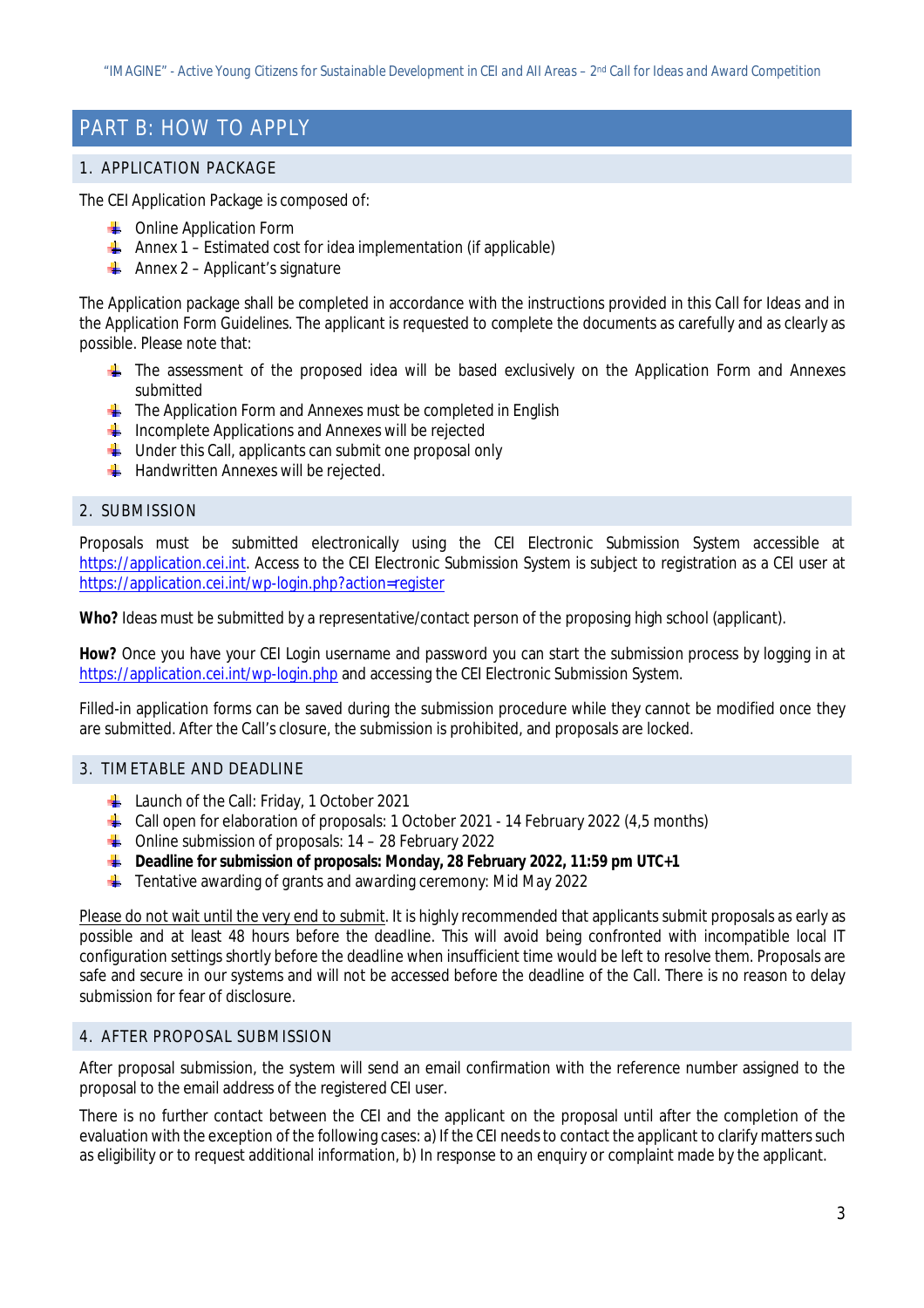#### 5. EVALUATION

#### CRITERIA

Besides **compatibility with SDGs** as the main criteria, elements of **originality, dedication, replicability, innovation, and involvement of the local community** shall be appraised.

Applicants are encouraged to submit ideas implementing the SDGs at local level, possibly involving institutions and stakeholders (e.g. other schools, municipalities, Civil Society Organisations, Non-Governmental Organisations, etc.).

Networking among applicant schools and presentation of joint ideas is strongly encouraged, especially at international level. In fact, ideas envisaging **structured transnational cooperation between schools** shall represent an **additional asset** that will be particularly valued (more information available in Terms of Reference).

#### STEPS

Proposed ideas will be evaluated according to the following steps:

- $\blacksquare$  STEP 1: Administrative check
- $\triangleq$  STEP 2: Eligibility check
- $\blacksquare$  STEP 3: Evaluation

Please note that only proposals passing steps 1 and 2, will go on to step 3.

#### ADMINISTRATIVE CHECK

Ideas will be checked according to the following criteria. If a proposal does not meet all criteria, it will be rejected.

| Yes/No |
|--------|
|        |
|        |
|        |
|        |

#### ELIGIBILITY CHECK

Proposals will be assessed according to the criteria outlined below. If a proposal does not meet all criteria, it will be rejected.

| <b>Rejection clauses</b>                                                     | Yes/No |
|------------------------------------------------------------------------------|--------|
| Are the proposed ideas compliant with the objectives set out in section A.2? |        |
| Does the applicant fulfil the criteria set out in section A.3?               |        |

#### EVALUATION

Evaluation of proposals shall be carried out according to the Evaluation Grid below. At the end of the evaluation, these proposals shall be ranked according to a merit point system. To assist in the examination, evaluation, and comparison of the proposals and qualification of the applicants, the CEI may, at its discretion, ask any applicant for clarifications. The request for clarifications from the CEI and related replies shall be in writing.

Scoring guidelines: each question is answered on a scale from 1 to 10, where 10 is the highest possible score, and 1 is the lowest. The maximum overall score is 60/60. An extra up to 5 points will be assigned to proposals envisaging structured transnational cooperation between schools.

The proposals will be examined by an Evaluation Committee set up by the Italian Ministry of Foreign Affairs, CEI and AII, and composed of 5 respective officials altogether. The final score will represent the average score of the scores assigned by each evaluator.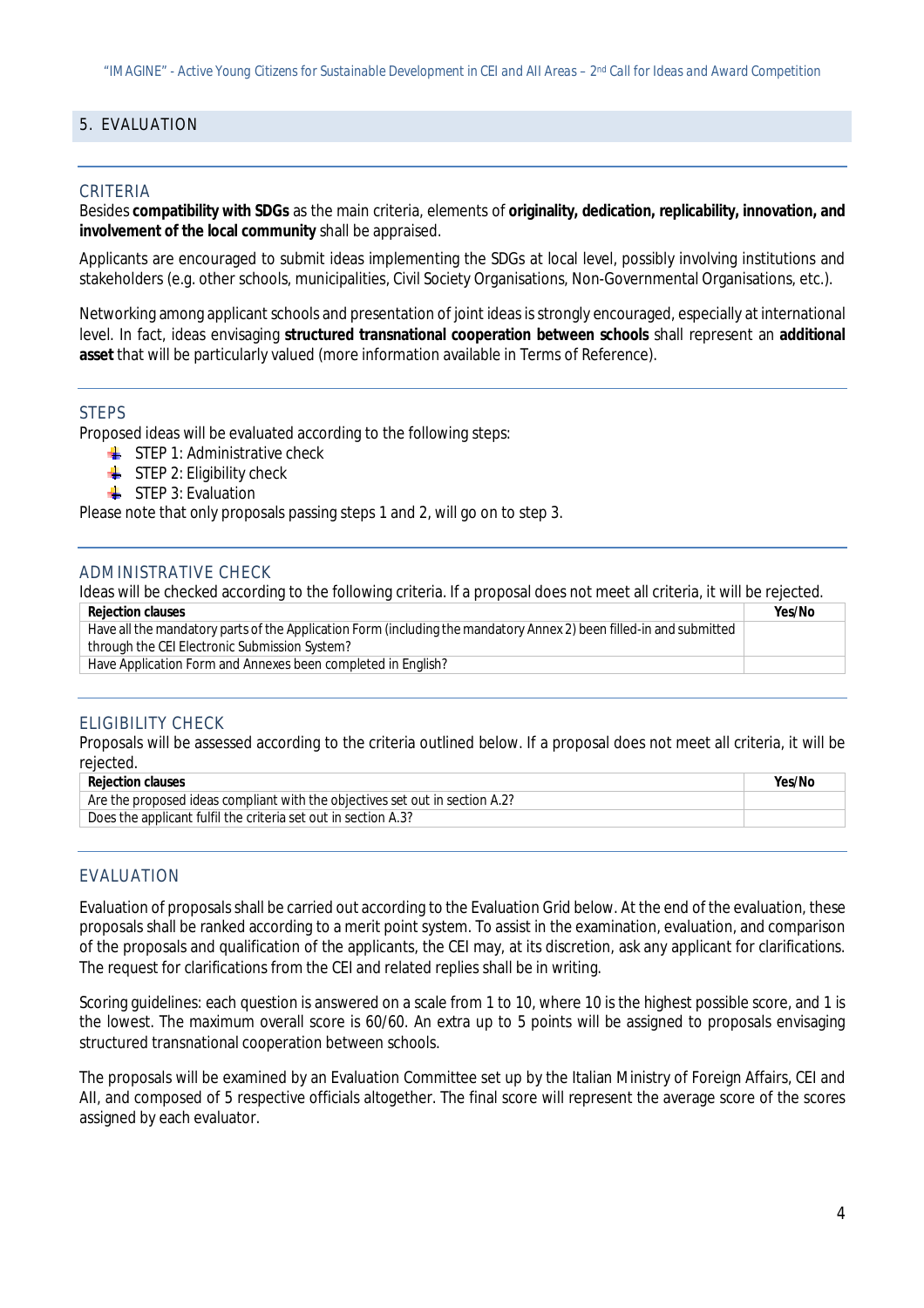#### **Evaluation Grid**

|         | <b>Evaluation items</b>                                                                                                                              | <b>Score</b><br>$(1-10)$ |
|---------|------------------------------------------------------------------------------------------------------------------------------------------------------|--------------------------|
| (1)     | How relevant is the proposed idea to the objectives of the Call?                                                                                     |                          |
| (2)     | How extensive is the involvement/participation (students, stakeholders, citizens) in the idea implementation?                                        |                          |
| (3)     | Is the proposed idea involving and/or supported by other stakeholders/partners in particular local institutions<br>and/or community?                 |                          |
| (4)     | Is the proposed idea clear and feasible?                                                                                                             |                          |
| (5)     | How relevant is the impact of the idea for the SDGs implementation, i.e. to which extent is the proposed idea<br>compatible with SDGs?               |                          |
| (6)     | To which extent does the proposal include elements of originality, dedication, replicability, innovation, and<br>involvement of the local community? |                          |
|         | Sub-total                                                                                                                                            | /60                      |
| (extra) | Does the proposal envisage a sound structured transnational cooperation between schools? (extra 1-5 points)                                          |                          |
|         | <b>TOTAL</b>                                                                                                                                         | /65                      |

#### 6. GUIDELINES FOR APPLICATION FORM COMPLETION

Proposals must be submitted exclusively through the CEI Electronic Submission System accessible at https://application.cei.int/ Access is permitted to CEI registered users only. The CEI user registration is available at https://application.cei.int/wp-login.php?action=register

The CEI Electronic Submission System is an online wizard that guides applicants through the preparation of proposals. The applicant, in accordance with the instructions provided in these Guidelines and in the Call for Ideas, shall complete the Application Package in English. In most parts of the online Application Form, a maximum number of characters (spaces included) is foreseen. The mandatory fields in the application are marked with an asterisk (\*). To allow an early preparation of the proposal please note that the Application Package is composed of:

- **Conline Application Form**
- Annex 1 Estimated cost for idea implementation (if applicable)
- Annex 2 Applicant's signature

See instructions below.

#### SUMMARY OF THE IDEA

**Title and one-paragraph Executive Summary**. Enter the title of the proposed idea *(max 200 characters).* Enter also an executive summary that summarises the idea in not more than 1-2 sentences. (*max 500 characters*)

**Origin and background**. Describe the general framework and environment in which the idea has been elaborated and could be carried out and how they relate to the proposed intervention. Indicate if the proposal responds to needs already identified in the applicant's experience and environment or in the local community to which it belongs. The applicant can indicate whether the idea contributes to any wider strategic framework and whether it is in line with the national/regional strategies underway in the country (max 1500 characters).

**Summary and objectives.** Provide a brief description of the main elements of the idea, such as proposed activities, participants and expected results. (*max 1500 characters*)

**Participation**. Please indicate who is involved in the project idea planning and possible activities: e.g. number of students, number of professors/tutors, class grades involved etc. as appropriate. (*max 1500 characters*)

**Activities, workplan and timeframe.** Describe the activities that could be carried out to produce the desired results and achieve the expected objectives. Each result can require several actions. Shall this be the case, each action shall be outlined. If any follow-up activities are planned after the conclusion of the activity, they should also be described in this section. (*max 2500 characters*)